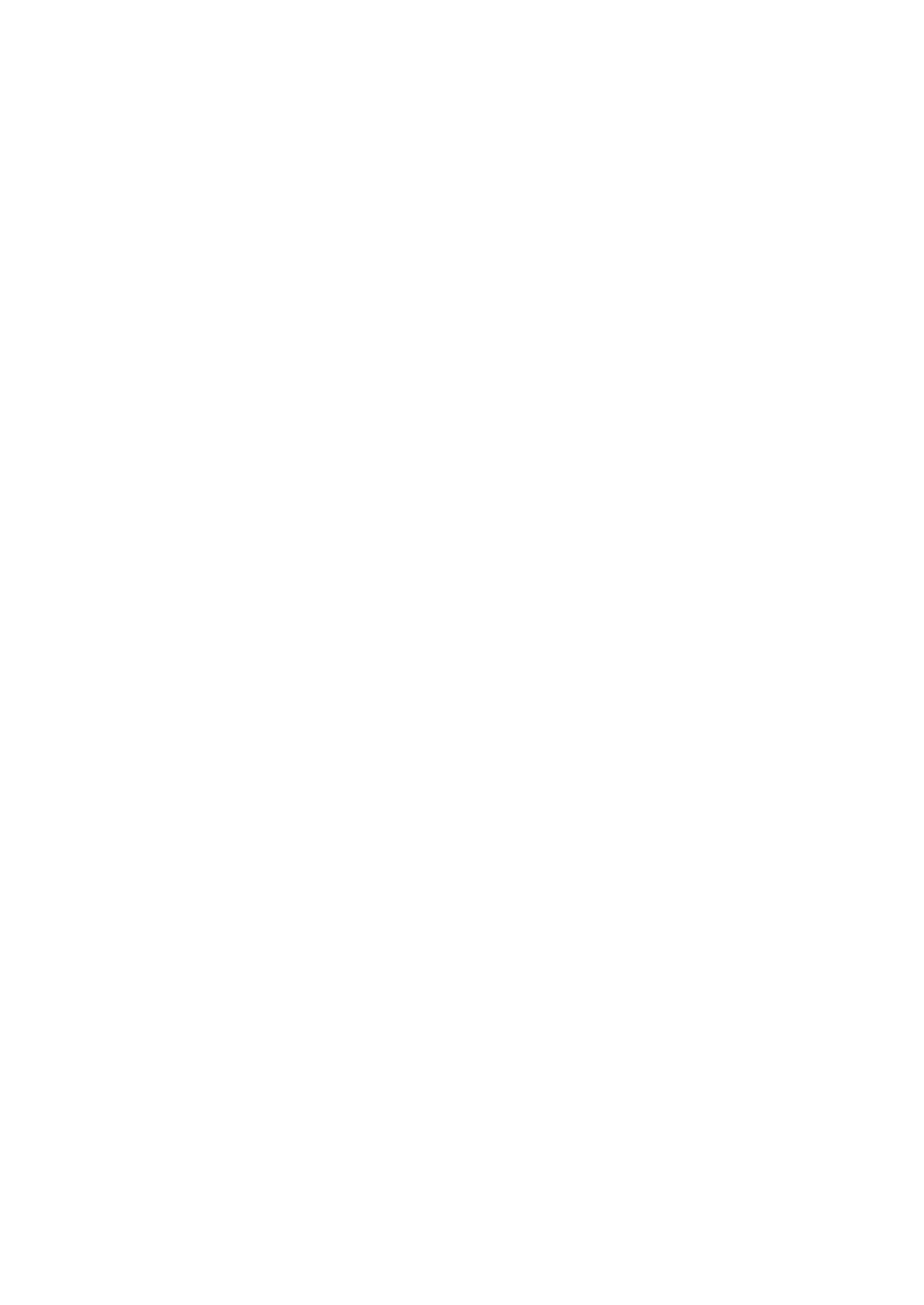

#### **WHY IS ESSENTIAL SKILLS CHANGING?**

Following the Welsh Government's review<br>of qualifications in 2012, much of the qualifications system is being reformed to make it more rigorous and appropriate to the needs of the Welsh economy.

As part of these changes, the Essential Skills Wales (ESW) qualifications' standards and assessment arrangements have been reviewed. The revised qualifications have a more structured approach to assessment, as well as being repositioned specifically as part of the post-16 qualification offer. The wider Key Skills have also been reviewed. and their replacements will form part of the new suite of Essential Skills qualifications.

City & Guilds has worked closely with the Welsh Government throughout the review process, and we are currently working with the other awarding bodies intending to offer the new qualifications to develop a shared bank of assessment materials shared bank of assessment materials.

### **WHAT IS CHANGING?**

Most of the current ESW qualifications will<br>be replaced by new qualifications from this autumn. The only exceptions to this are the Entry Level qualifications in Communication and Application of Number, although we will be moving where they appear on our Walled Garden (the online portal used to register candidates for all City & Guilds qualifications) so they're located with the rest of the new Essential Skills qualifications. qualifications.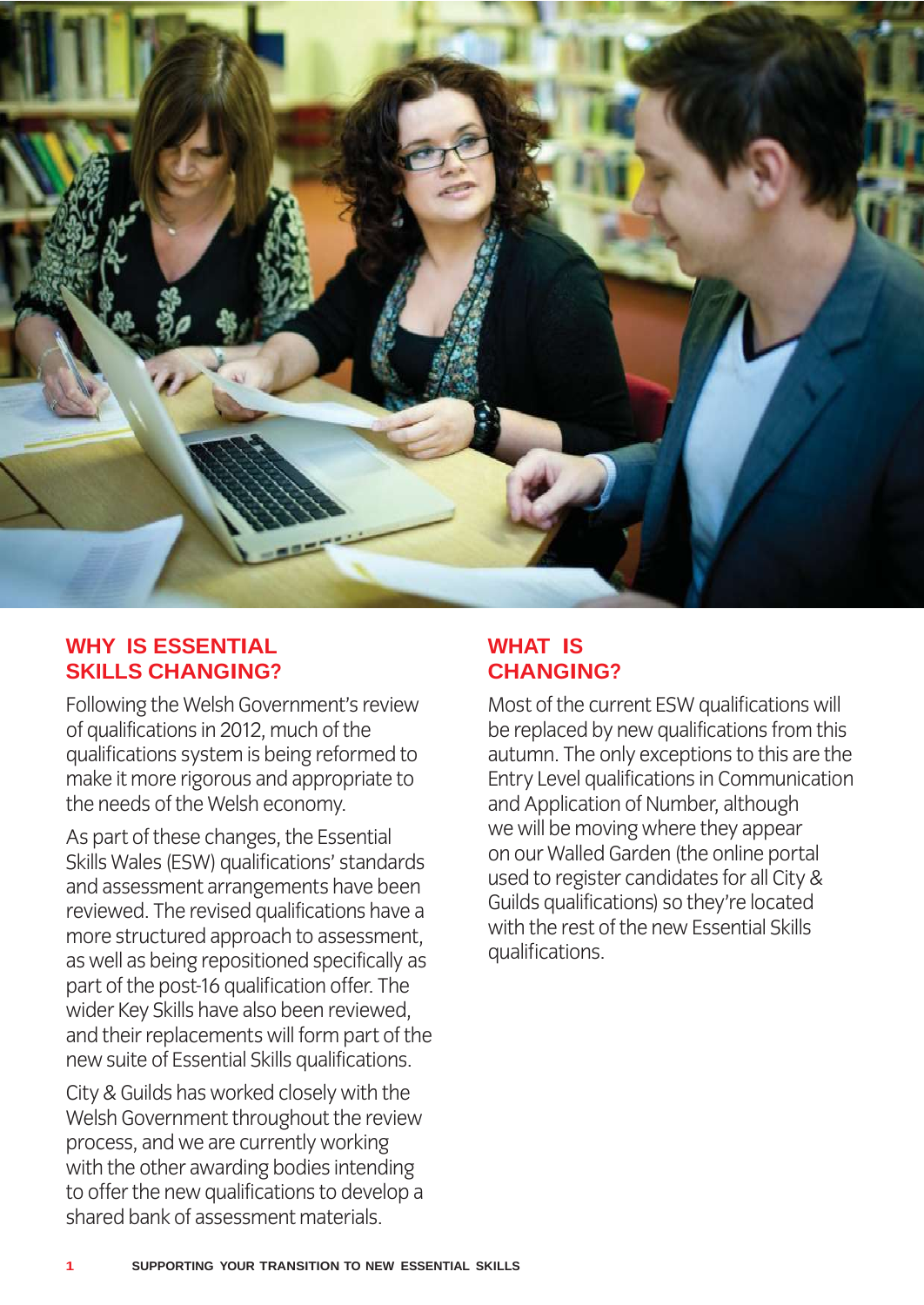| <b>THE OLD QUALIFICATIONS</b> |  |
|-------------------------------|--|
| <b>WILL BE WITHDRAWN</b>      |  |
| <b>AS FOLLOWS:</b>            |  |

| <b>Qualification(s)</b>                                                                                                                                        | <b>City &amp; Guilds</b><br>number(s)               | Last<br>registration | Last<br>certification | <b>Notes</b>                                                                                                                                                     |
|----------------------------------------------------------------------------------------------------------------------------------------------------------------|-----------------------------------------------------|----------------------|-----------------------|------------------------------------------------------------------------------------------------------------------------------------------------------------------|
| <b>Essential Skills Wales in</b><br><b>Communication</b><br>(Entry 1, 2 and 3)                                                                                 | 3768-01<br>3768-02                                  | 31 December<br>2015  | 31 December<br>2016   | These qualifications will remain<br>available under the new City & Guilds<br>number for Essential Communication<br>Skills 3868-01.                               |
| <b>Essential Skills Wales in</b><br><b>Communication</b><br>(Level 1, 2 and 3)                                                                                 | 3768-01<br>3768-02                                  | 31 December<br>2015  | 31 December<br>2016   | Replacement qualifications in Essential<br>Communication Skills will be available<br>at levels 1, 2 and 3 under the new City<br>& Guilds number 3868-01.         |
| <b>Essential Skills Wales in</b><br><b>Application of Number</b><br>(Entry 1, 2 and 3)                                                                         | 3768-01<br>3768-03                                  | 31 December<br>2015  | 31 December<br>2016   | These qualifications will remain<br>available under the new City & Guilds<br>number for Essential Application of<br>Number Skills 3868-02.                       |
| <b>Essential Skills Wales in</b><br><b>Application of Number</b><br>(Level 1, 2 and 3)                                                                         | 3768-01<br>3768-03                                  | 31 December<br>2015  | 31 December<br>2016   | Replacement qualifications in Essential<br>Application of Number Skills will be<br>available at levels 1, 2 and 3 under the<br>new City & Guilds number 3868-02. |
| <b>Essential Skills Wales</b><br>in Information and<br>Communication<br><b>Technology</b><br>(Entry 1, 2 and 3;<br><b>Level 1, 2 and 3</b>                     | 3768-01<br>3768-04                                  | 31 December<br>2015  | 31 December<br>2016   | Brand new qualifications in Essential<br>Digital Literacy Skills will be available at<br>Entry 1 to Level 3 under the new City &<br>Guilds number 3868-03.       |
| <b>Key Skills in Improving</b><br><b>Own Learning and</b><br><b>Performance, Problem</b><br><b>Solving and Working</b><br>with Others<br>(Level 1, 2, 3 and 4) | 3638-21<br>3768-01<br>3768-02<br>3768-03<br>3768-04 | 31 December<br>2015  | 31 December<br>2016   | Brand new qualifications in Essential<br>Employability Skills will be available at<br>Entry 3 to Level 3 under the new<br>City & Guilds number 3868-04.          |
|                                                                                                                                                                |                                                     |                      |                       |                                                                                                                                                                  |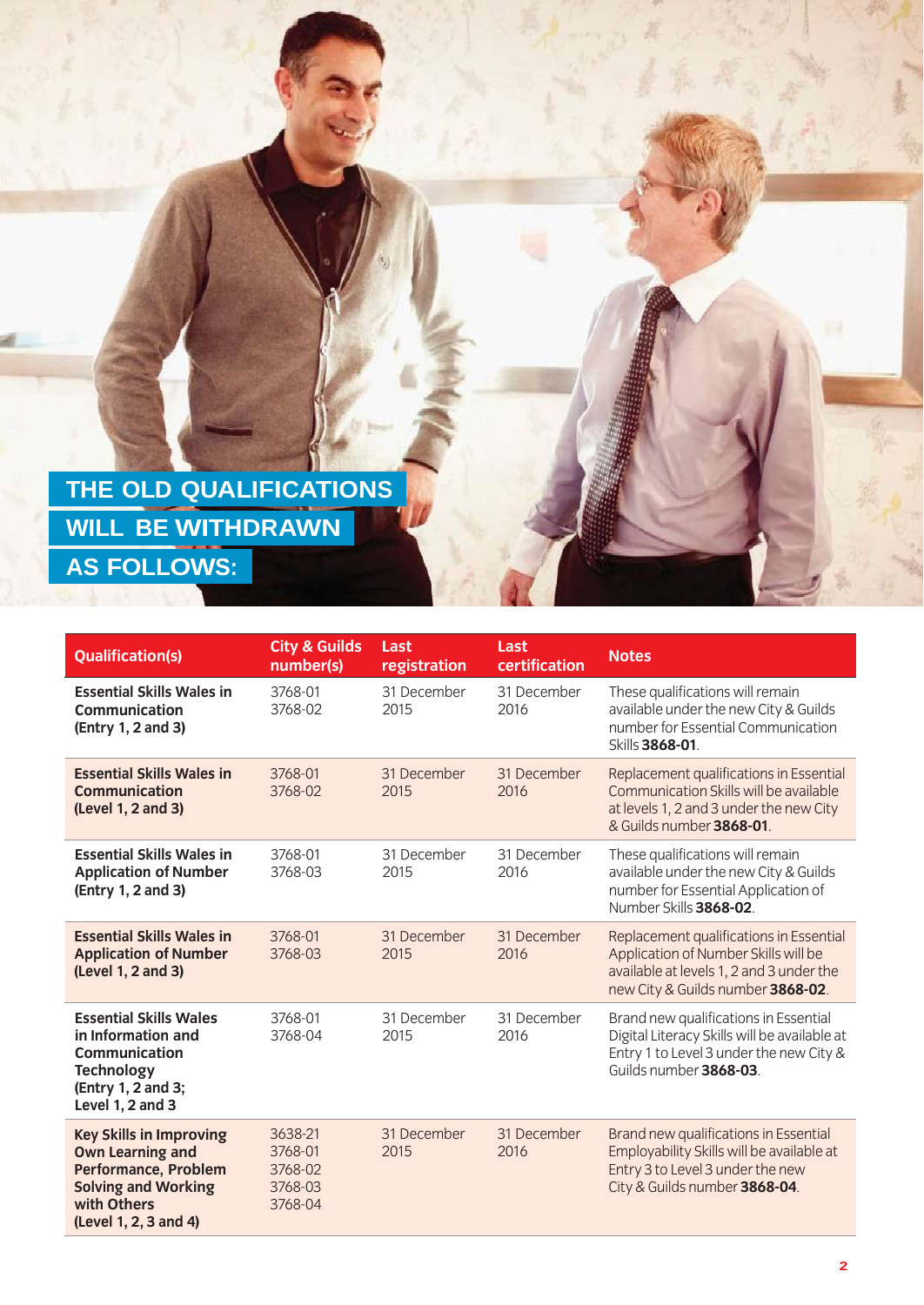## **NEW QUALIFICATIONS**

**AVAILABLE FOR FIRST TEACHING AND CANDIDATE REGISTRATION FROM <sup>1</sup> SEPTEMBER 2015**

|                    | <b>Essential</b><br><b>Communication</b><br><b>Skills</b>                           | <b>Essential</b><br><b>Application of</b><br><b>Number Skills</b>                   | <b>Essential Digital</b><br><b>Literacy Skills</b>                                        | <b>Essential Employability</b><br><b>Skills</b>                                                                             |
|--------------------|-------------------------------------------------------------------------------------|-------------------------------------------------------------------------------------|-------------------------------------------------------------------------------------------|-----------------------------------------------------------------------------------------------------------------------------|
| Level <sub>3</sub> | Two part assessment:<br>controlled task and<br>multiple choice<br>confirmatory test | Two part assessment:<br>controlled task and<br>multiple choice<br>confirmatory test | Controlled task, with<br>structured discussion<br>to confirm candidates'<br>understanding | Controlled task, with structured<br>discussion to confirm<br>candidates' understanding.<br>Graded pass, merit, distinction  |
| Level <sub>2</sub> | Two part assessment:<br>controlled task and<br>multiple choice<br>confirmatory test | Two part assessment:<br>controlled task and<br>multiple choice<br>confirmatory test | Controlled task, with<br>structured discussion<br>to confirm candidates'<br>understanding | Controlled task, with structured<br>discussion to confirm<br>candidates' understanding.<br>Graded pass, merit, distinction  |
| Level 1            | Two part assessment:<br>controlled task and<br>multiple choice<br>confirmatory test | Two part assessment:<br>controlled task and<br>multiple choice<br>confirmatory test | Controlled task, with<br>structured discussion<br>to confirm candidates'<br>understanding | Controlled task, with structured<br>discussion to confirm<br>candidates' understanding.<br>Graded pass, merit, distinction. |
| Entry 3            | No change to<br>qualifications or<br>assessment model                               | No change to<br>qualifications or<br>assessment model                               | Controlled task, with<br>structured discussion<br>to confirm candidates'<br>understanding | Controlled task, with structured<br>discussion to confirm<br>candidates' understanding.                                     |
| Entry 2            | No change to<br>qualifications or<br>assessment model                               | No change to<br>qualifications or<br>assessment model                               | Controlled task, with<br>structured discussion<br>to confirm candidates'<br>understanding |                                                                                                                             |
| Entry 1            | No change to<br>qualifications or<br>assessment model                               | No change to<br>qualifications or<br>assessment model                               | Controlled task, with<br>structured discussion<br>to confirm candidates'<br>understanding |                                                                                                                             |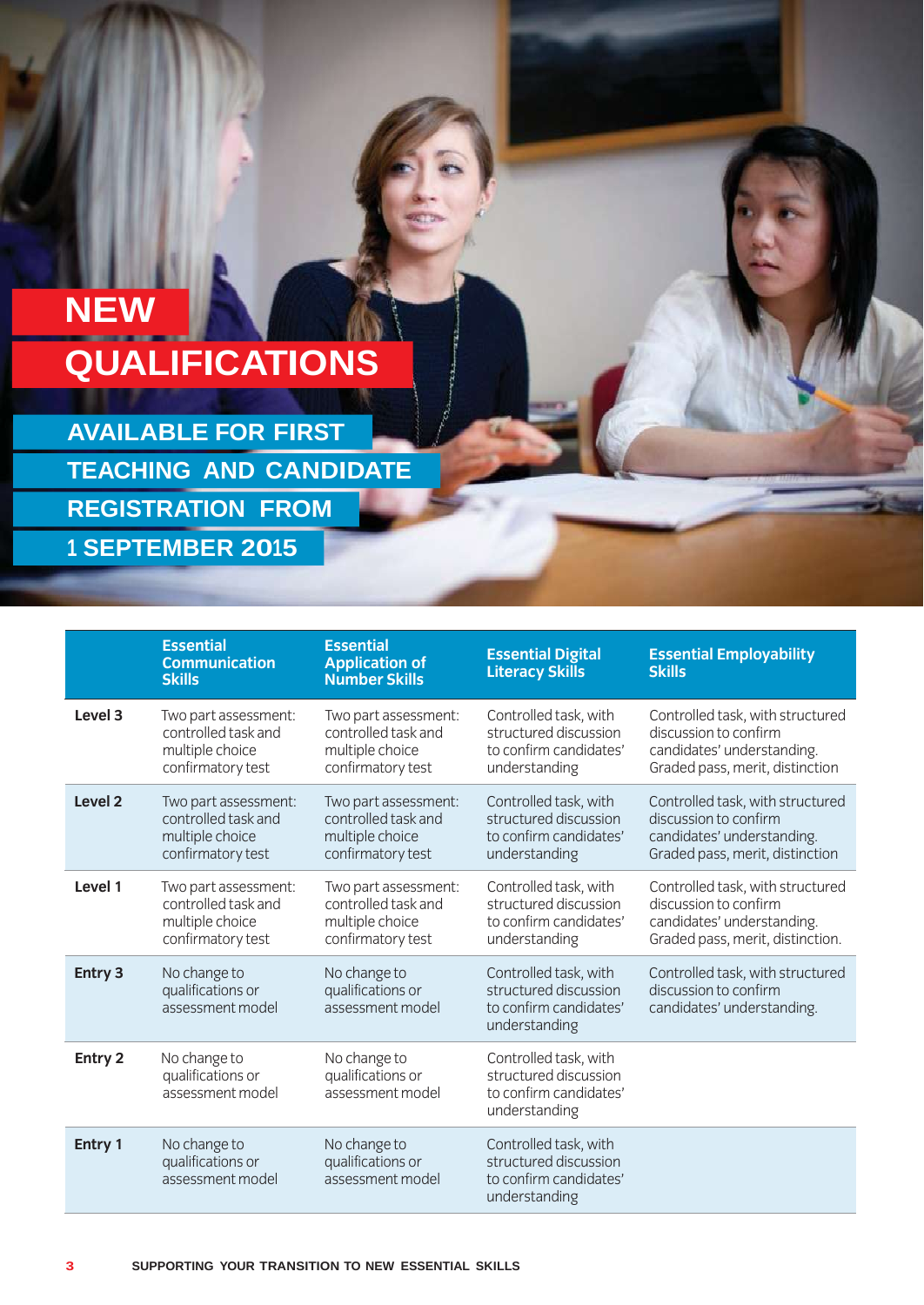

#### **WHAT ISN'T CHANGING?**

No substantive changes are<br>being made to the standards for **Communication or** Application of Number**they've been 'cleansed' to** take account of no longer being portfolio-assessed, although the underlying skill and knowledge requirements haven't requirements in the control of the control of the control of the control of the control of the control of the c<br>The control of the control of the control of the control of the control of the control of the control of the c changed.

There are no changes to<br>the qualifications in **Communication or Application of Number At Entry Level** - the preapproved assignments are very similar in concept to  $the$  controlled tasks that will be used within the new qualifications at levels 1, 2 and 3. We may review and update the bank of assignments in due course, although the model itself won't be changing. where  $\overline{a}$ 

The Essential Skills suite<br>as a whole will continue to span six levels - Entry 1 to Level 3 (there won't be any qualifications at Level 4); although the new Essential Employability Skills qualifications won't be available at Entry 1 or Entry 2.  $\cdots$  2.2.  $\cdots$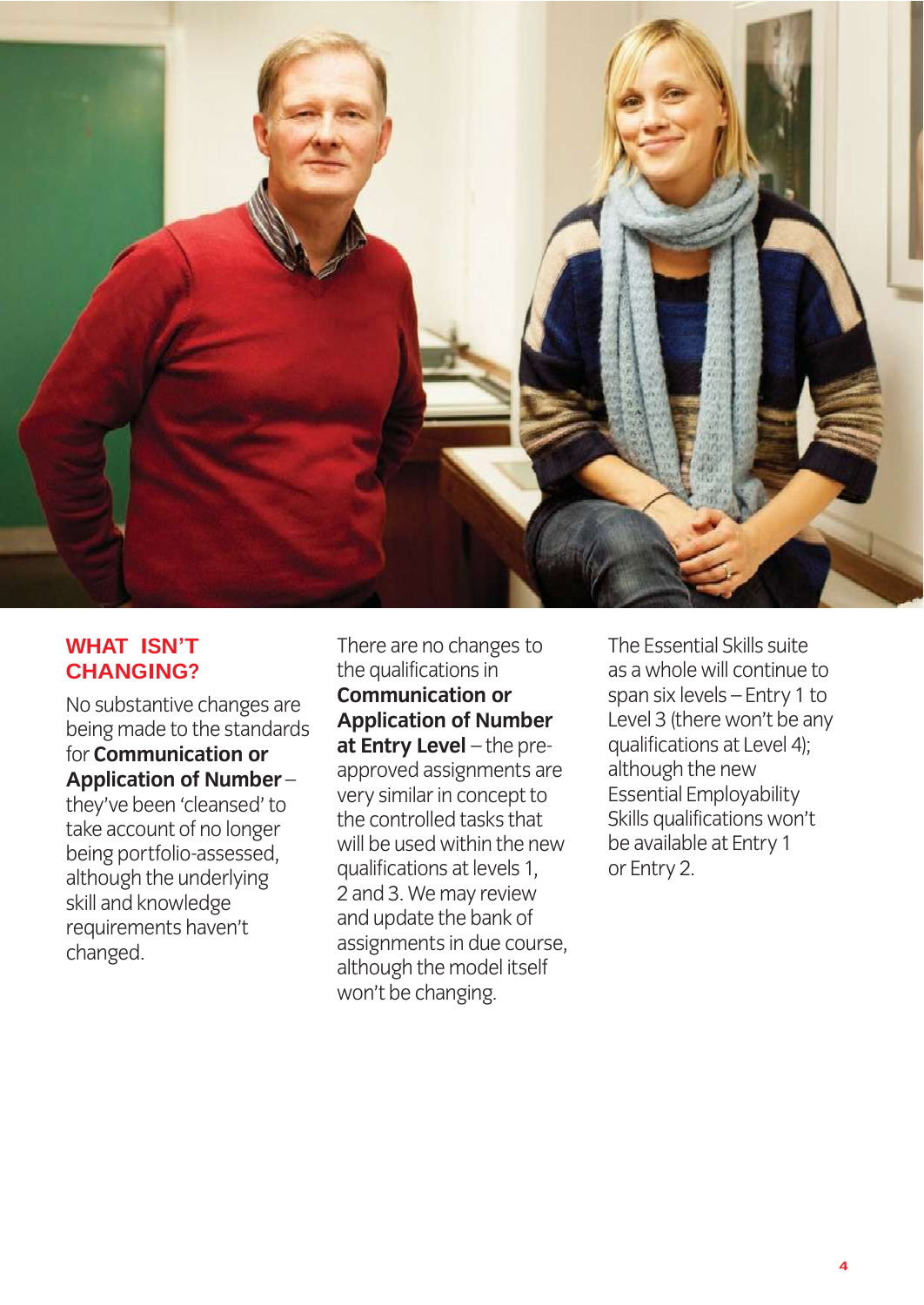## **OUR NEW ESSENTIAL SKILLS OFFER**

We have developed<br>one of the most flexible, competitive and best supported Essential Skills offers on the market

#### Full range of qualifications

**A** complete range of Essential Skills learner qualifications in Application of Number, Communication, Digital Literacy and Employability covering Entry 1 to Level 3. Entry 1 to Level 3.

### **Flexible, on-demand assessments**

delivered assessment or onscreen assessment through our online assessment platform, e-volve. Assessments available when ready. with no assessment windows or with the decedent with the control of the control of the control of the control of the control of the control o<br>registration deadlines registration deadlines.

### **Wide range of teaching and**

**Resources including sample** assessments, detailed qualification handbook and FAQs. Further online support is available through the Maths and English e-Toolkit, to supplement the mandatory Wales Essential Skills Toolkit (WEST).  $T = T$ 

**On-going face-to-face support**  the year and additional support is provided from locally-based business managers, advisors and external managers, and external extensions  $\mathbf{q}$  assured.

### **Welsh-language service**

ordinator, with certificates and sunnort material available biling  $s_{\text{max}}$ 

### **Help to get up and running quickly**

will benefit from fast-track approval. All other centres can request assistance to complete a qualification approval (OAP) complete quality of the complete  $\{X_1, Y_2, \ldots, X_n\}$ .

### **Part of a wider Essential**

**Our Essential Skills qualifications** are complemented by a full range of Essential Skills for Work and Life Framework qualifications that allow learners to build confidence and address any specific gaps in their numeracy, literacy and digital skills. A range of Level 3 qualifications for Essential Skills Practitioners, covering Literacy.

Numeracy, ESOL and Digital Literacy is also available to support staff training and development. and development.

**Unrivalled experience** qualifications across every iurisdiction of the UK for more than four decades is unrivalled, as is our ability to make these skills relevant to learners' needs in the world of work in the world of work.

**IF YOU ARE INTERESTED IN DELIVERING ANY OF OUR ESSENTIAL SKILLS QUALIFICATIONS PLEASE SPEAK TO YOUR BUSINESS MANAGER, OR CONTACT US ON T3QUALITY@ CITYANDGUILDS.COM**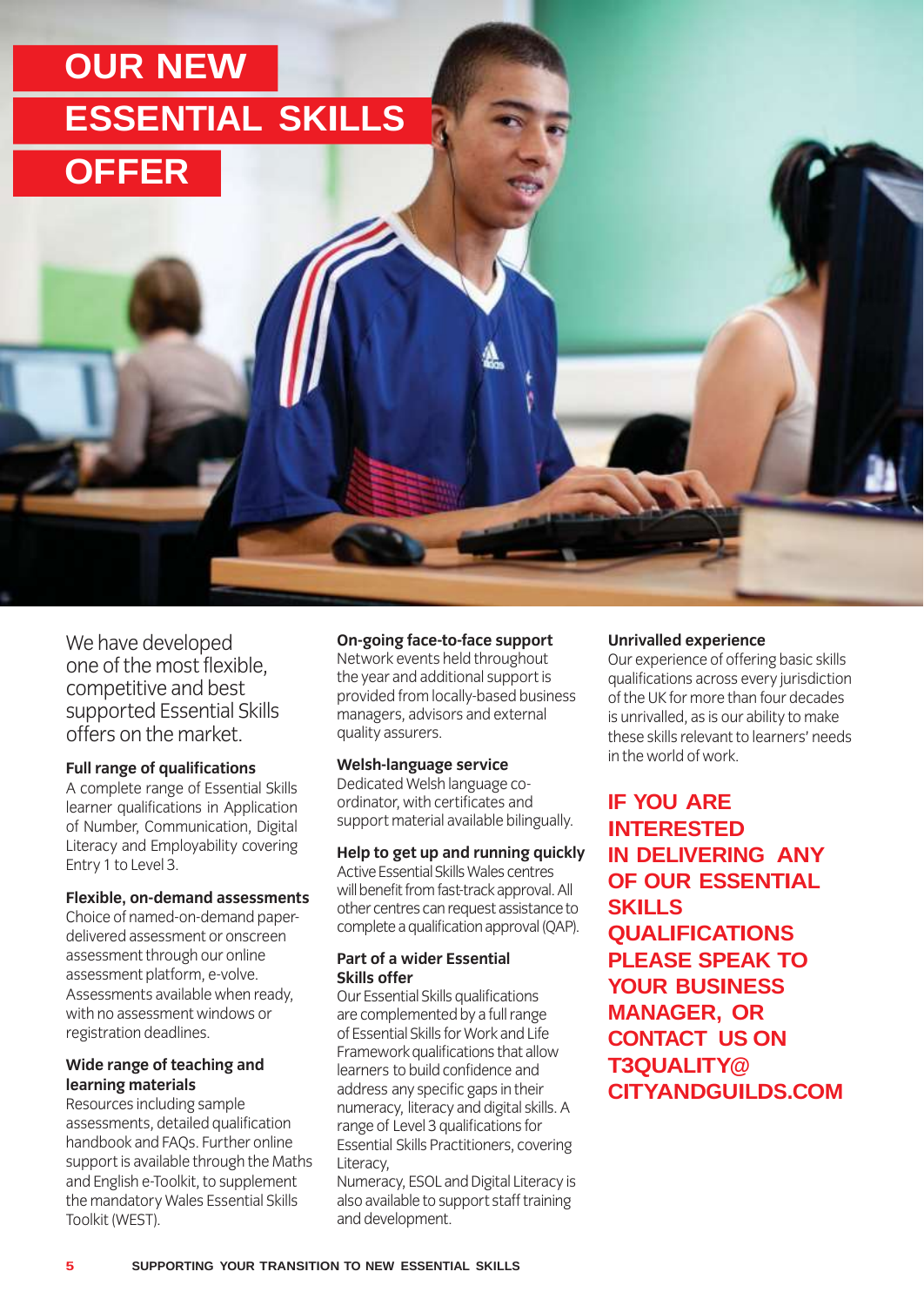**WHAT DO WE NEED TO DO TO MOVE TO THE NEW ESSENTIAL SKILLS QUALIFICATIONS?**

We have developed a<br>quick and straightforward transition checklist which will help you identify some of the key areas for consideration and action consideration and action.

#### **STAGE 1 – SET UP**

Are you ready as a centre to deliver<br>the new Essential Skills qualifications? What do you need to do? How can City & Guilds support you?  $\ldots$ 

#### **STAGE 2 – INITIAL AND DIAGNOSTIC ASSESSMENT**

Are you comfortable using the<br>Wales Essential Skills Toolkit (WEST) to conduct initial and diagnostic assessment? Have you considered how you will use WEST, and other tools and resources, to inform and guide teaching and learning? guide teaching and learning

#### **STAGE 3 – ESTABLISHING KEY OPERATIONAL PROCESSES**

Do you understand the administrative<br>and technical processes involved in offering the new Essential Skills assessments? Are there any quality assurance processes to consider? assurance processes to consider?

#### **STAGE 4 – PLANNING DELIVERY AND ASSESSMENT**

Have you considered the differences<br>between the old and new Essential Skills and what this means in terms of changes to delivery models, learner preparation and assessment practices? Are staff clear and confident about the assessment criteria and the new approach to assessing Essential Skills? Do teams require any additional development? Do teams know how to access the full range of support City & Guilds has to offer? to offer?

Please refer to the checklist,<br>which is available as a separate document. document.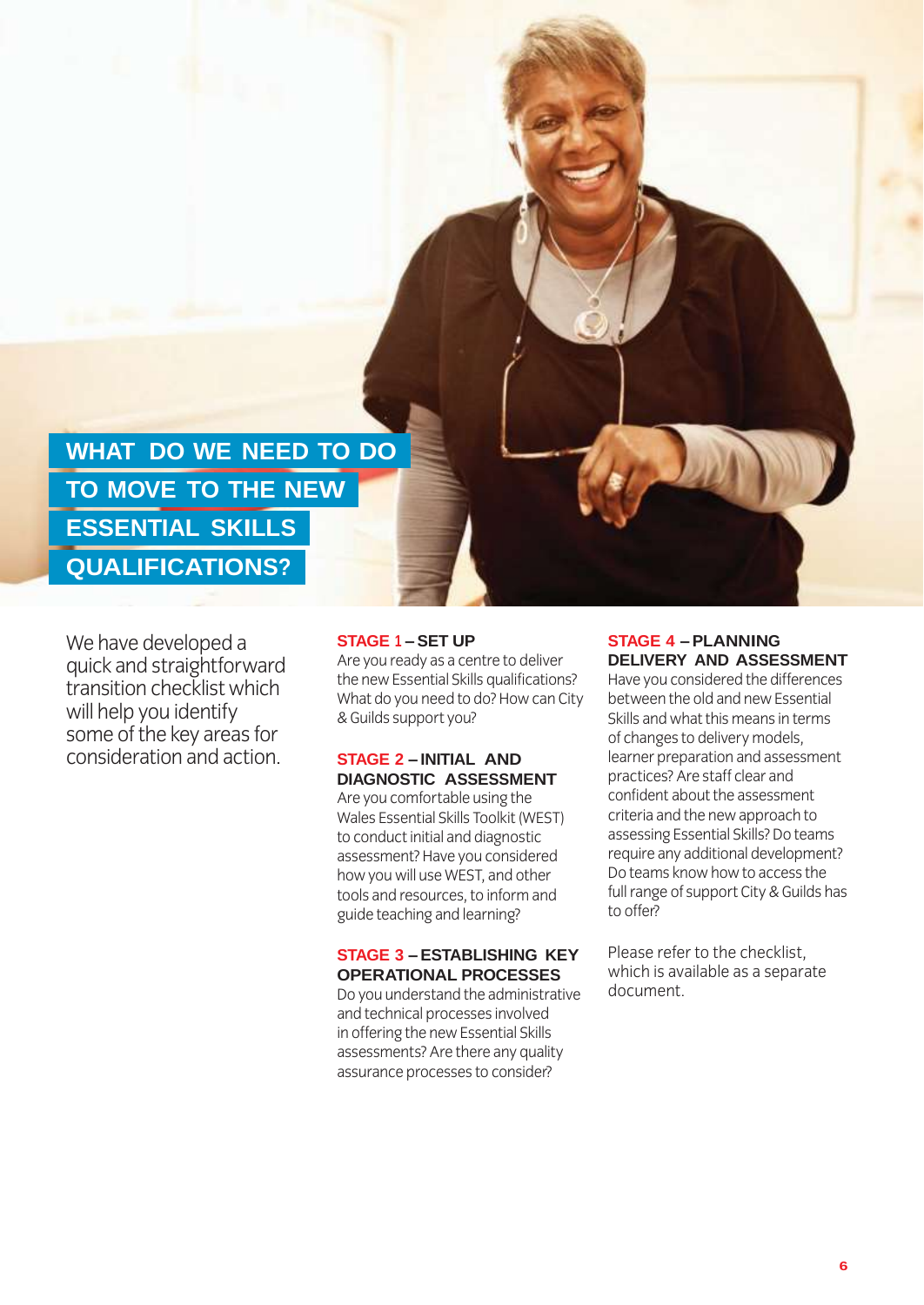### **SUPPORTING YOUR TRANSITION TO THE NEW ESSENTIAL SKILLS WALES QUALIFICATIONS**



### **TRANSITION CHECKLIST**

We have put together the following four stage checklist to help you<br>to prepare and manage your transition to the new Essential Skills qualifications in the simplest and most effective way possible. You can use this checklist to ensure you have everything in place to make the transition. the transition.

#### **STAGE 1 – SET UP**

| Things to consider                                                                                     | <b>Clear</b> | <b>Need more</b><br><b>information</b> | <b>Comments</b> |
|--------------------------------------------------------------------------------------------------------|--------------|----------------------------------------|-----------------|
| Working with City & Guilds                                                                             |              |                                        |                 |
| Understanding changes to the Entry Level offer for<br>Communication and Application of Number          |              |                                        |                 |
| Understanding the levels 1-3 offer for<br>Communication and Application of Number                      |              |                                        |                 |
| Understanding the offer for Digital Literacy                                                           |              |                                        |                 |
| Understanding the offer for Employability                                                              |              |                                        |                 |
| Understanding the local support offer                                                                  |              |                                        |                 |
| Understanding the wider support offer                                                                  |              |                                        |                 |
| Centre/qualification approval process - offering<br>each of the Essential Skills                       |              |                                        |                 |
| Understanding fees                                                                                     |              |                                        |                 |
| Information, promotion and marketing of the new<br>Essential Skills qualifications to key stakeholders |              |                                        |                 |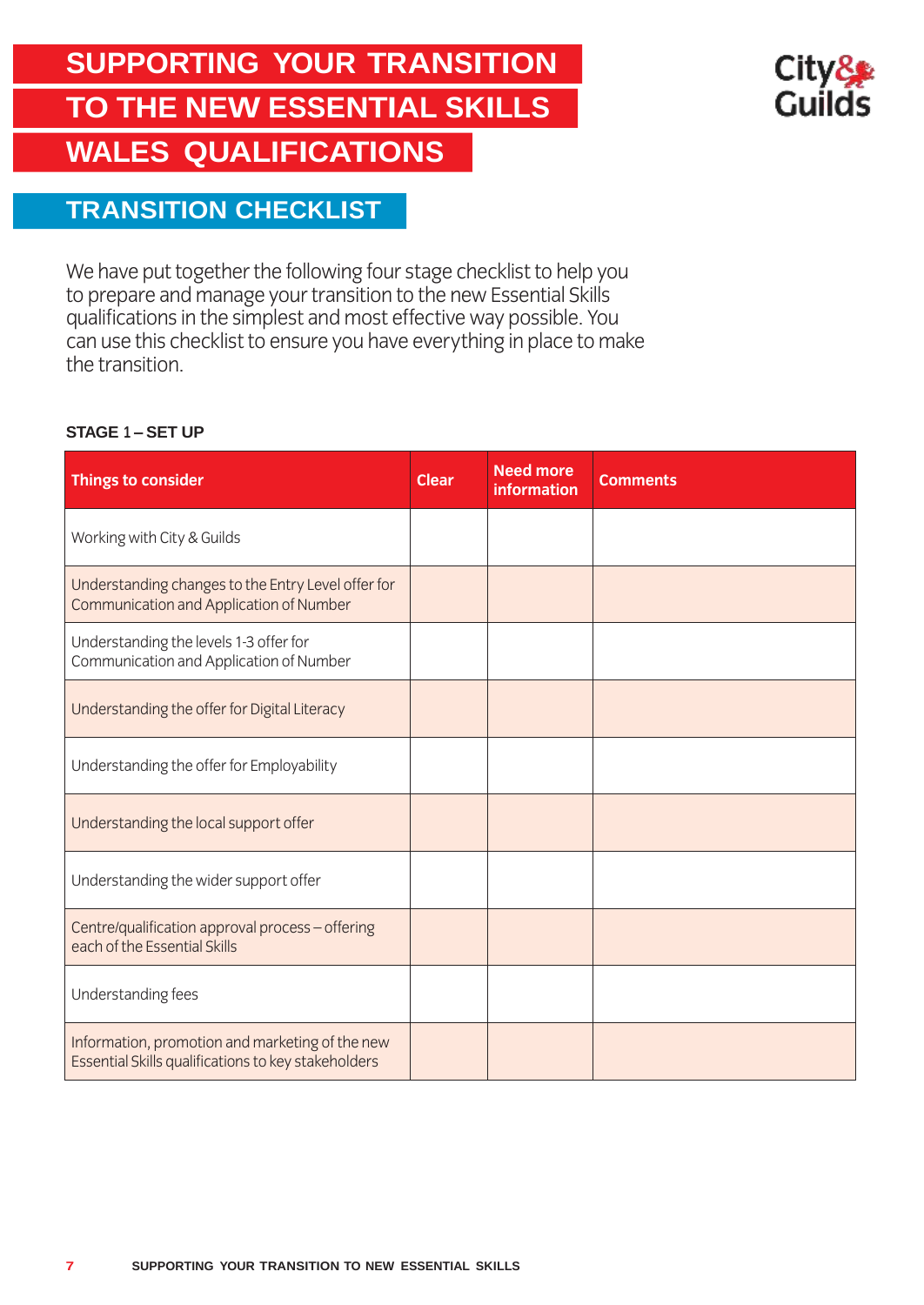#### **STAGE 2 – INITIAL AND DIAGNOSTIC ASSESSMENT**

| Things to consider                                                                  | <b>Clear</b> | Need more<br>information | <b>Comments</b> |
|-------------------------------------------------------------------------------------|--------------|--------------------------|-----------------|
| Understanding and using the Wales Essential Skills<br>Toolkit (WEST)                |              |                          |                 |
| Using WEST (and/or other insights and resources) to<br>inform teaching and learning |              |                          |                 |

#### **STAGE 3 – OPERATIONAL PROCESSES**

| <b>Things to consider</b>                                                                                                                                                 | <b>Clear</b> | <b>Need more</b><br><b>information</b> | <b>Comments</b> |
|---------------------------------------------------------------------------------------------------------------------------------------------------------------------------|--------------|----------------------------------------|-----------------|
| Working with Walled Garden                                                                                                                                                |              |                                        |                 |
| Candidate registration process - methods, dates<br>and deadlines                                                                                                          |              |                                        |                 |
| Process for accessing and administering<br>controlled tasks                                                                                                               |              |                                        |                 |
| Process for administering structured discussions<br>(Digital Literacy and Employability)                                                                                  |              |                                        |                 |
| Process for entering candidates for confirmatory<br>tests-including differences between onscreen<br>and paper-based delivery (Communication and<br>Application of Number) |              |                                        |                 |
| Receiving, administering and returning paper-<br>based confirmatory tests                                                                                                 |              |                                        |                 |
| Accessing and administering confirmatory tests<br>through the e-volve system                                                                                              |              |                                        |                 |
| Claiming results for controlled tasks (and structured<br>discussions)                                                                                                     |              |                                        |                 |
| Quality arrangements - internal quality assurance of<br>internally assessed components                                                                                    |              |                                        |                 |
| Quality arrangements - local office support, EQA<br>visits and other support                                                                                              |              |                                        |                 |
| Using e-portfolios                                                                                                                                                        |              |                                        |                 |
| <b>Obtaining Direct Claims Status (DCS)</b>                                                                                                                               |              |                                        |                 |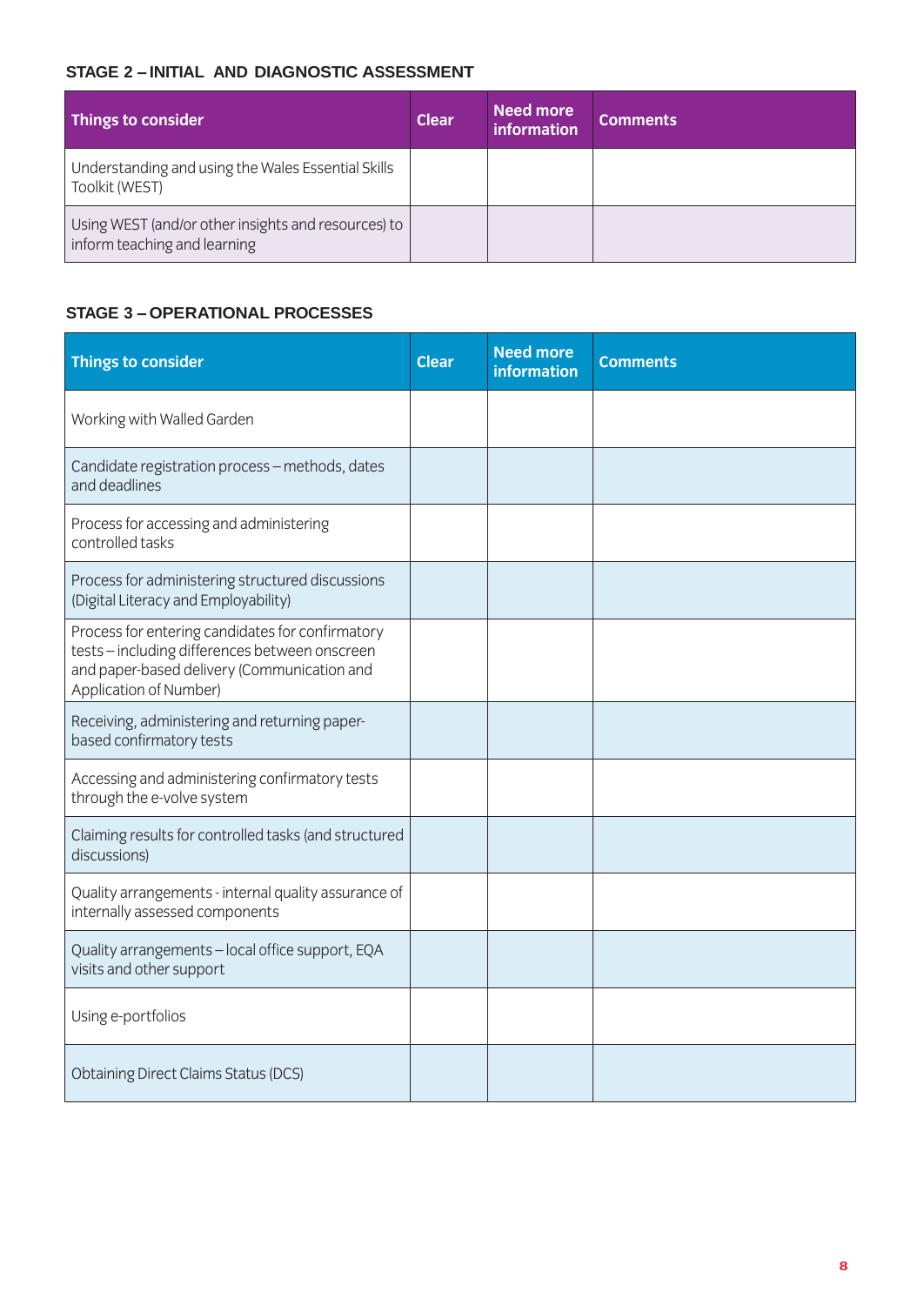#### **STAGE 4 – PLANNING DELIVERY AND ASSESSMENT**

| Things to consider                                                                                                                        | <b>Clear</b> | <b>Need more</b><br><b>information</b> | <b>Comments</b> |
|-------------------------------------------------------------------------------------------------------------------------------------------|--------------|----------------------------------------|-----------------|
| Understanding the standards                                                                                                               |              |                                        |                 |
| Understanding key changes and differences<br>between old and new Essential Skills                                                         |              |                                        |                 |
| Building on existing good practice $-$ eg<br>embedding/contextualisation                                                                  |              |                                        |                 |
| Knowing where to find sample assessment<br>materials                                                                                      |              |                                        |                 |
| Readiness of key staff and others supporting<br>Essential Skills. Practitioner upskilling through<br>Essential Skills Practitioner (8375) |              |                                        |                 |
| Readiness of key staff - exams officers and<br>administrators                                                                             |              |                                        |                 |
| Working with apprentices $-$ is there anything to<br>bear in mind?                                                                        |              |                                        |                 |
| Relationship between these and other<br>qualifications, eg Essential Skills for Work and<br>Life (3846)                                   |              |                                        |                 |
| Understanding relationship between Essential<br>Skills qualifications and GCSE (Communication<br>and Application of Number)               |              |                                        |                 |
| Understanding relationship between Essential<br>Skills qualifications and Welsh Bac (Digital<br>Literacy and Employability)               |              |                                        |                 |
| Assessment timings and arrangements                                                                                                       |              |                                        |                 |
| Recording requirements                                                                                                                    |              |                                        |                 |
| Accessing performance information                                                                                                         |              |                                        |                 |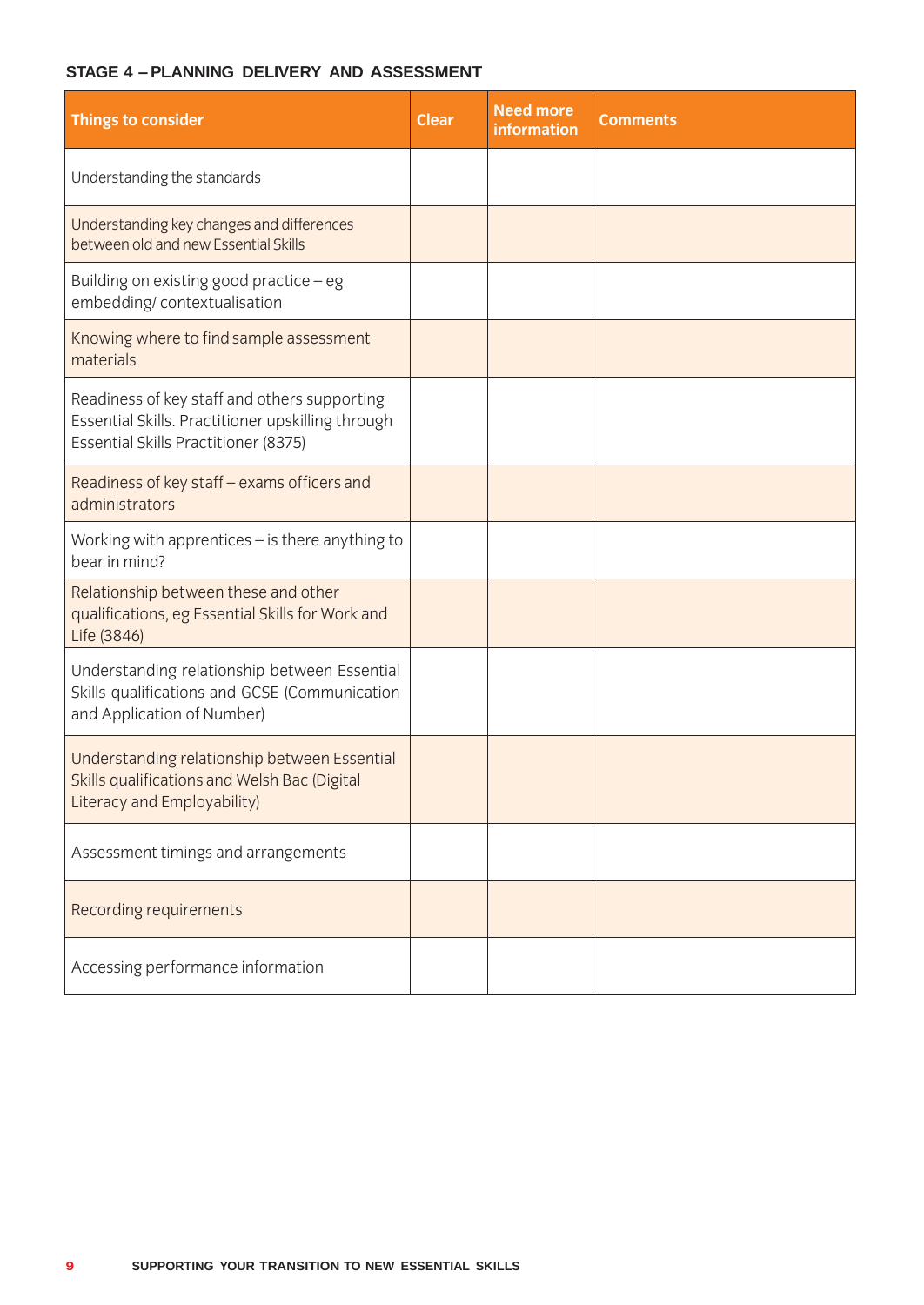#### OTHER CONSIDERATIONS

| Thmgs to cons1der | Clear | ed m re<br>m orma 1or | Comments |
|-------------------|-------|-----------------------|----------|
|                   |       |                       |          |
|                   |       |                       |          |
|                   |       |                       |          |
|                   |       |                       |          |
|                   |       |                       |          |
|                   |       |                       |          |
|                   |       |                       |          |
|                   |       |                       |          |
|                   |       |                       |          |
|                   |       |                       |          |
|                   |       |                       |          |

### WE'RE HERE TO SUPPORT YOU

EVERY STEP OF THE WAY

FOR MORE INFORMATION PLEASE SPEAK TO YOUR BUSINESS MANAGER,

EMAIL US ON T3QUALITY@CITYANDGUILDS.COM OR VISIT

WWW.CITYANDGULDS.COM/CHANGESTOESSENTIALSKILLS